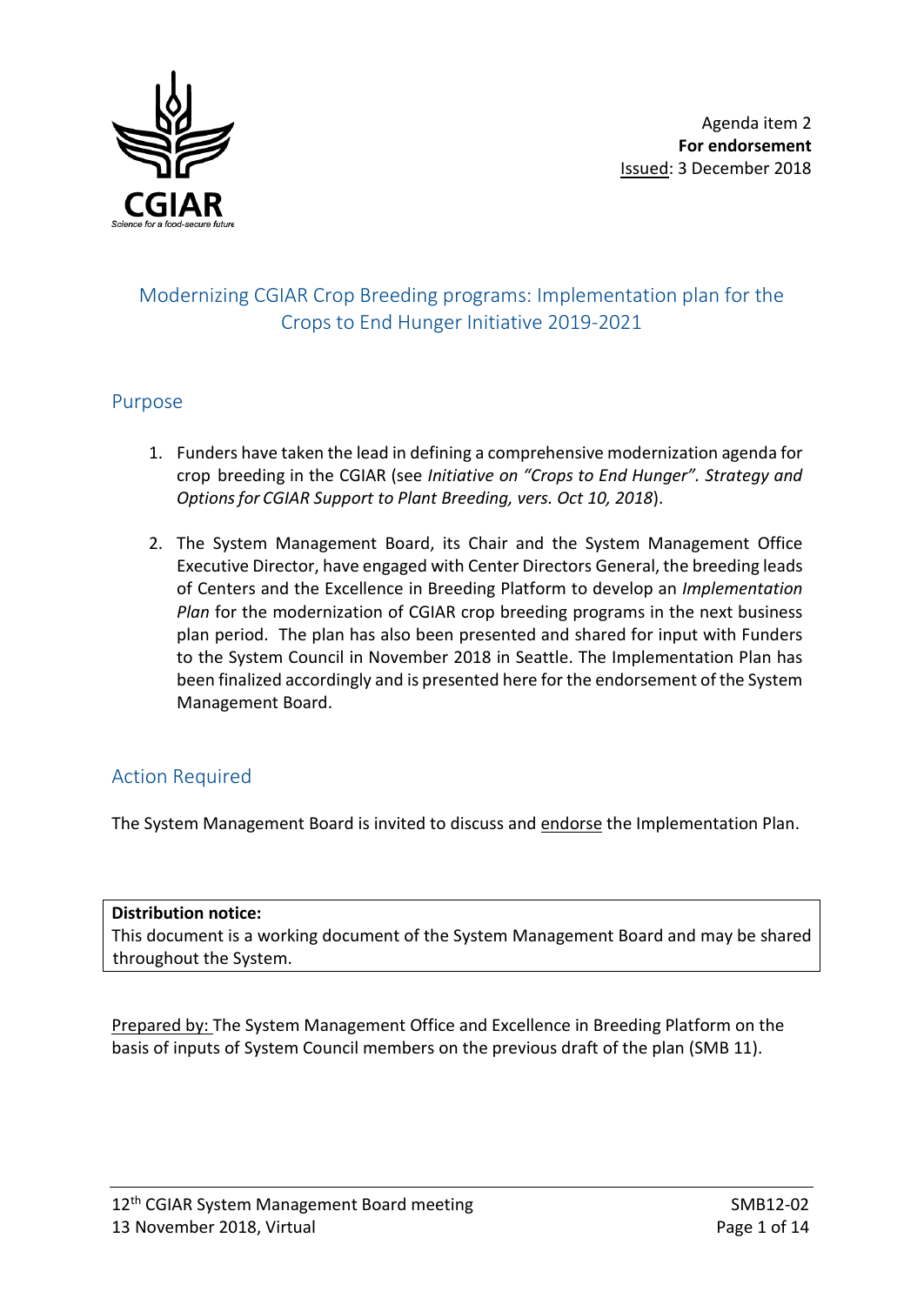### **Background**

- 1. Funders have taken the lead in defining a comprehensive modernization agenda for crop breeding in the CGIAR (see *Initiative on "Cropsto EndHunger". Strategy andOptions for CGIAR Support to Plant Breeding, vers. Oct 10, 2018*).
- 2. In response, and at the request of the System Management Board at its  $10^{th}$  Meeting<sup>1</sup>, the System Management Office has engaged with Center Directors General, the Excellence in Breeding Platform and heads of breeding to draft and implementation plan which was shared with System Council members for input in November.
- 3. With the System Management Board's strong commitment to support the Funders' "Crops to End Hunger" initiative, it is intended that the final endorsed plan serve as a coherent and system-wide response to enhancing capacity in this area critical to CGIAR delivery. Centers and CRPs for which crop breeding is an element will have accountability to the System Management Board, and through it, to the Funders for the enhancement of individual crop breeding programs. The Excellence in Breeding Platform will play a pivotal role in the process. The plan recognizes:
	- a. the need for commitment at all levels of the CGIAR, particularly from Centers' senior management and the breeding leads (with enhanced managerial "clout"); and
	- b. that the plan applies to all crop breeding programs; none will be exempted from the modernization drive.
	- c. funding for the modernization agenda will be sequenced according to priorities for crop by geography combinations once these are defined through breeding plans.
- 4. This implementation plan should start immediately upon endorsement, such that it forms a key element of the CGIAR System 2019-2021 Business Plan.

### Rationale

5. Crop breeding for improved varietal performance, and the agricultural and human welfare benefits which flow from such improvements, have been a mainstay of the historical success of the CGIAR system and a pillar of its theory of change. This should continue – despite the welcome increase in research by the private sector, there are still many crucial gaps that must be filled by public sector efforts for crops critical to the food security agenda of developing countries. Crop breeding has the power to provide varieties relevant to food productivity, human nutritional improvement and stability and resilience in the face of climate variability and pests and diseases. The focus of this plan should not imply that breeding is the only important area of CGIAR's work – other areas are addressed through many other parts of our portfolio and through similar strategies and special initiatives.

<span id="page-1-0"></span><sup>-</sup><sup>1</sup> Action point SMB/M10/AP2: The Board requested that the System Management Office put together a highlevel (iterative) implementation plan on the modernization and prioritization agenda for discussion at SC7.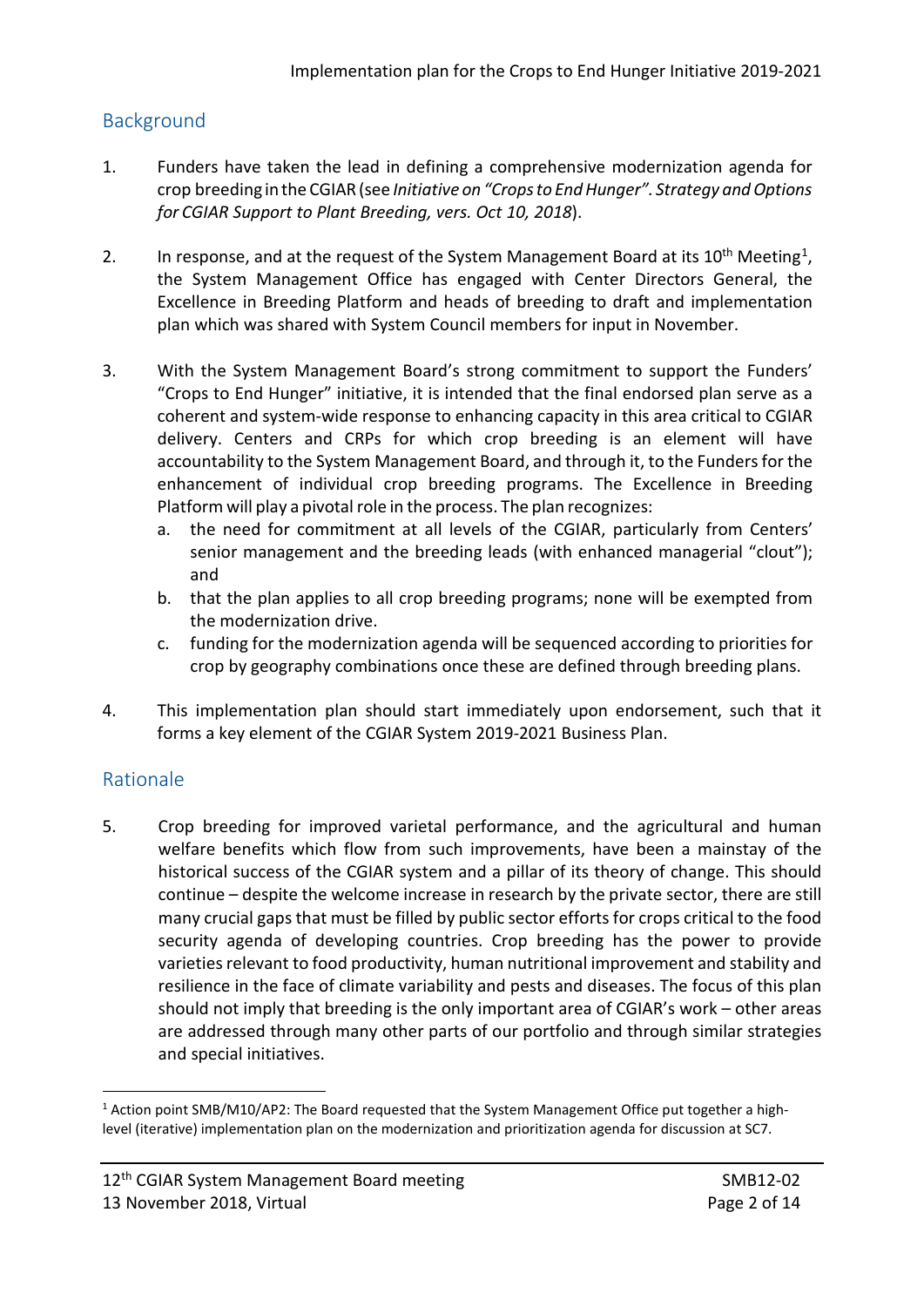- 6. This initiative aims to accelerate a transition in CGIAR crop breeding for human consumption  $2$  to address very different challenges from those faced in the green revolution. Asset out in the CGIAR 2019-2021 Business Plan Foreword from CGIAR Board Chairs: "The need for a global partnership to transform the food system while restoring our environment has never been greater. The task before usis momentous: a sustainable food systems revolution – as urgent as the agricultural revolution that launched CGIAR, yet exponentially more complex." One part of this challenge is for breeding in the CGIAR System to modernize in terms of its objectives beyond pure yield gain – to address the expanding demand for improved varieties to meet biotic and abiotic stresses, such as climate change and environmental degradation, and to include a wider set of nutritional and market traits, as well as traits relevant to both end-users and value chains, which would increase the adoption rate of newly bred varieties.
- 7. Another part is to modernize how it works to keep up with advances in all the contributory fields including genetics, experimental design, mechanization, monitoring and data analysis so as to ensure that CGIAR is up to date and delivering on its promises; and to position itself squarely as one contributor to an innovation value chain that works through others, often the private sector.
- 8. CGIAR addresses some 20 crops through a larger number of crop breeding and improvement programs. Funders have used an independent assessment tool, the Breeding Program Assessment Tool (or BPAT) to gauge the current quality and capacity of breeding programs. Whilst some of the System's historical comparative advantage is maintained in a few of the better-funded breeding programs, the assessments suggest that many crop breeding programs are below modern standards in one or more areas such as organization, skills, staff commitments or funding levels and quality required to ensure that CGIAR can meet its development goals. These reports collectively suggest that CGIAR is not where it needs to be on the threshold of a new phase of the portfolio and in the relatively short time until the SDG target date of 2030. Funders have therefore taken the lead in defining a comprehensive modernization agenda for crop breeding in the CGIAR System (see *Initiative on "Crops to End Hunger". Strategy and Options for CGIAR Support to Plant Breeding, vers. Oct 10, 2018*).
- 9. This paper seeks to provide a comprehensive CGIAR agenda for implementation of the changes required to meet Funder demands for the modernization of CGIAR breeding. Our response acknowledges the seriousness of that challenge to CGIAR. For CGIAR stakeholders – the System Management Board, the Directors General of Centers leading the relevant Agri-Food System CRPs, their CRP Directors, DDG's Research and Breeding Leads – this is a moment of opportunity to identify the implementation steps of an ambitious modernization agenda.

<span id="page-2-0"></span><sup>&</sup>lt;u>.</u> <sup>2</sup> Funders chose to focus on 20 CGIAR crops (cereals, legumes, root crops and Musa spp.) for this breeding initiative, not including fodder species, livestock or fish which are the subjects of other work within the CGIAR. Approximately 35 breeding programs are currently registered with the Excellence in Breeding Platform of which approximately 31 would fall under this initiative.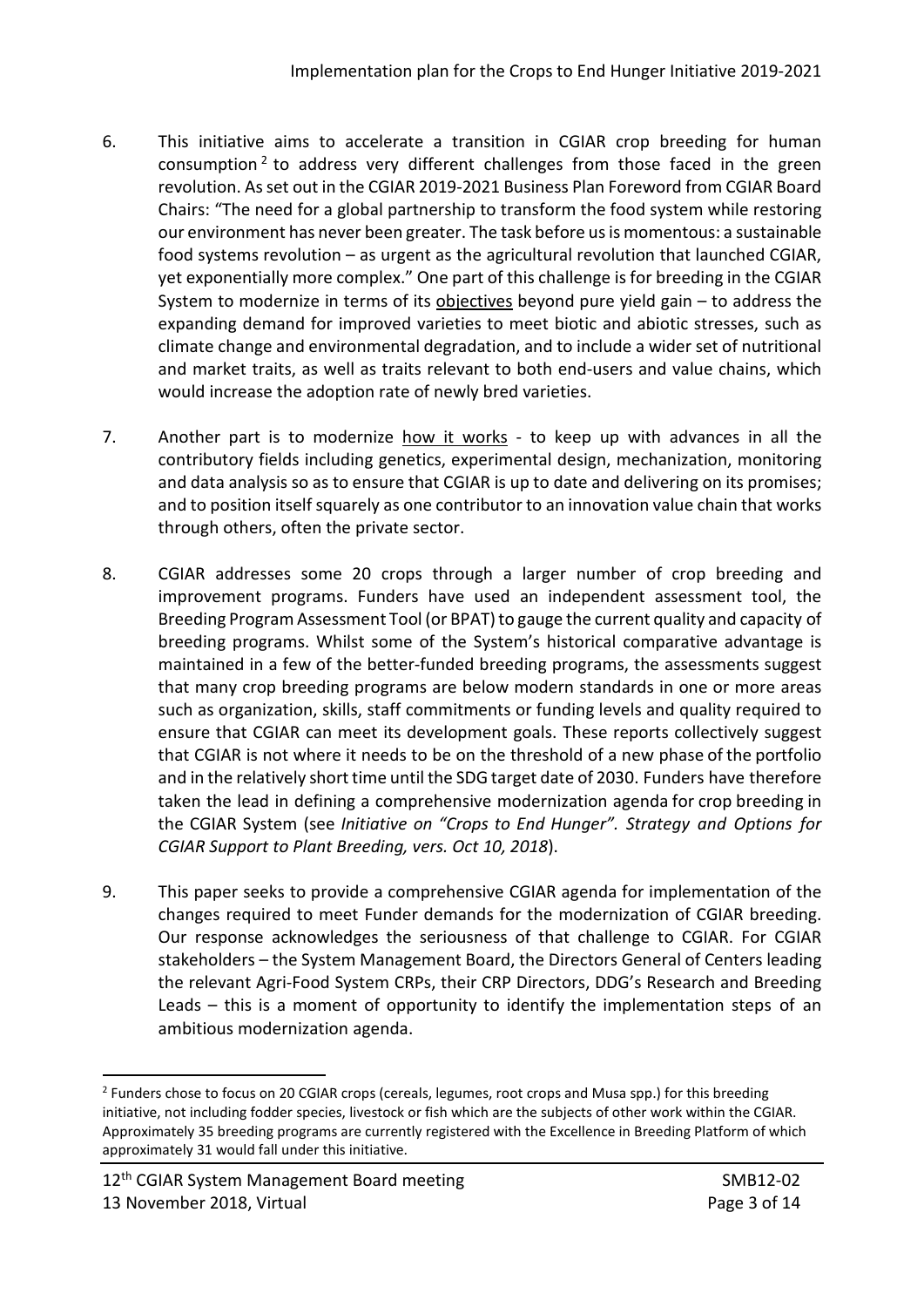### What is meant by a "modern" breeding program?

10. A well-functioning modern breeding program is one that has a process of continuous improvement, which is always implementing ways to increase rates of genetic gains, while continually asking if there can be closer alignment between what will have maximum impact and the targeted and realized outputs. To be effective each crop breeding program will need to establish critical mass for product development and rigorous metrics for success: means to regularly measure genetic gains and the rate of varietal turnover in farmers' fields will be required. The system as a whole will be expected to seek efficiencies through better use of common services (shared and outsourced) and the use of shared infrastructure at CGIAR breeding hubs where appropriate.

### A partnership approach

11. The modernization agenda is predicated on methods and practices which provide rapid and efficient varietal development in the private sector. Private sector experts are expected to continue to provide advice and best practice and opportunities for the provision of services to breeding programs through the EiB and potential partnerships. The Crops to End Hunger Initiative views CGIAR crop breeding as taking place in the context of national system breeding programs. This means that in planning breeding programs, national demands and market considerations, collaboration in phenotyping networks and identification of opportunities for seed delivery system alignment and improvement should all be considered. The Initiative highlights that to have effect, crop varieties need to perform demonstrably better in farmers' fields and to be desired commodities by farmers. CGIAR can and should promote its outputs but it does not control delivery pipelines. To this end, whilst the Initiative focusses on the modernization of CGIAR breeding programs, it is situated in partnerships with national research institutes, universities and private sector SMEs in developing countries, as well as multilateral seed companies and advanced research institutes to achieve the outcomes and impact sought.

# What will result?

12. By going through this process of improvement and modernization, there will be multiple benefits. Firstly, for a given level of investment it is anticipated that each breeding program will achieve increased rates of genetic gain and scale of impact - what CGIAR breeding is all about (see section 31). Secondly,therewill be further opportunity to gather together allied CGIAR crop programs and to promote and work with standardized methodologies across Centers. Thirdly, adopting standardized ways of reporting needs, opportunities and progress will provide Funders with a transparent view of where and how they are getting high rates of return for their investment. It is anticipated that this will in turn lead to sustained and increased funding. Finally, implementing current best practices and utilizing latest technologies to their full advantage can only provide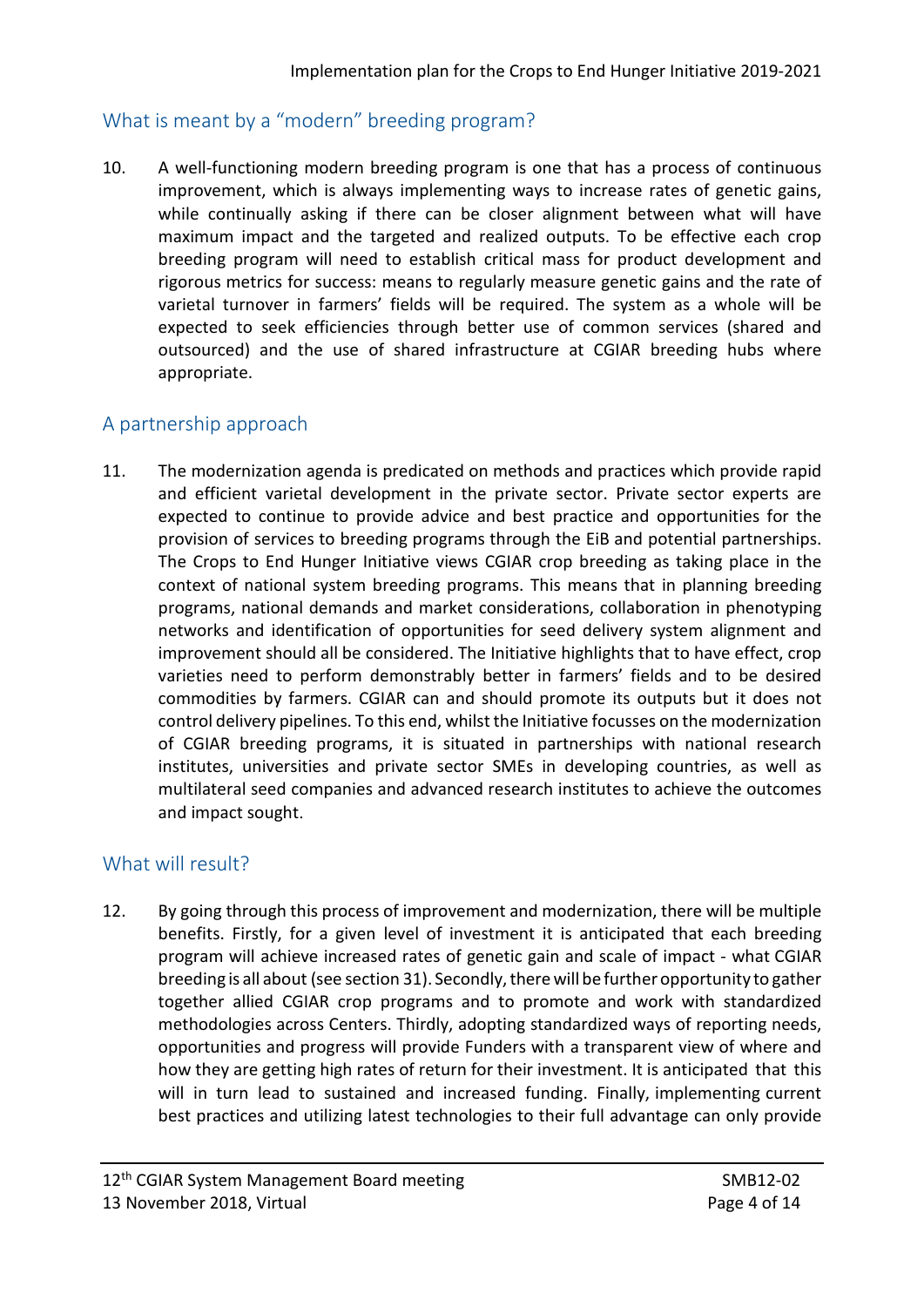Funders, both current and potential, with increased confidence to continue, increase or start investing in CGIAR breeding.

#### Establishing commitment and the necessary staffing

- 13. The Crops to End Hunger Initiative makes it clear that SMB and CGIAR Center management commitment to the modernization agenda is paramount, and continued funding of breeding programs depends upon the successful implementation of the steps outlined below.
- 14. The System Management Board agrees that the underlying tenet of the modernization agenda is Center managerial and staff commitment to the process. The implementation plan is as much a managerial challenge as a scientific and logistical one. It will be necessary to galvanize all players, to treat the implementation plan as a stimulus to necessary change, and an opportunity to gain new skills and scientific excellence to underpin CGIAR 's programs. Crop breeding programs encompass our colleagues in collaborating national programs. There is an opportunity to develop better approaches and facilities to benefit developing country agricultural research in a global manner.
- 15. This implementation plan therefore envisages Center leadership and development of new crop breeding plans by Center crop breeding teams. Modern programs are characterized by continuously looking to make improvements in each of the following areas:
	- a. Standardized product profiles(developed with NARS partners and with due regard to socio-economic and market demands) that describe varietal lines that will have maximum impact
	- b. A formalized and documented breeding process with pre-defined requisites as found in a stage gate process, including clear plans for involvement of CGIAR clients (including NARS breeders) into the processes of testing, selection, release and commercialization
	- c. Optimized breeding schemes that routinely seek to reduce cycle time, increase selection accuracy and selection intensity, while still maintaining sufficient levels of genetic diversity
	- d. Routine genetic gains assessment
	- e. Access to low-cost, well targeted genotypic data strategically integrated into the breeding process
	- f. Ability to generate low-cost, well targeted and accurate phenotypic data
	- g. All breeding data handled and stored in a way that supports automation, integration (at all levels), decision making and use of best-practice biometrics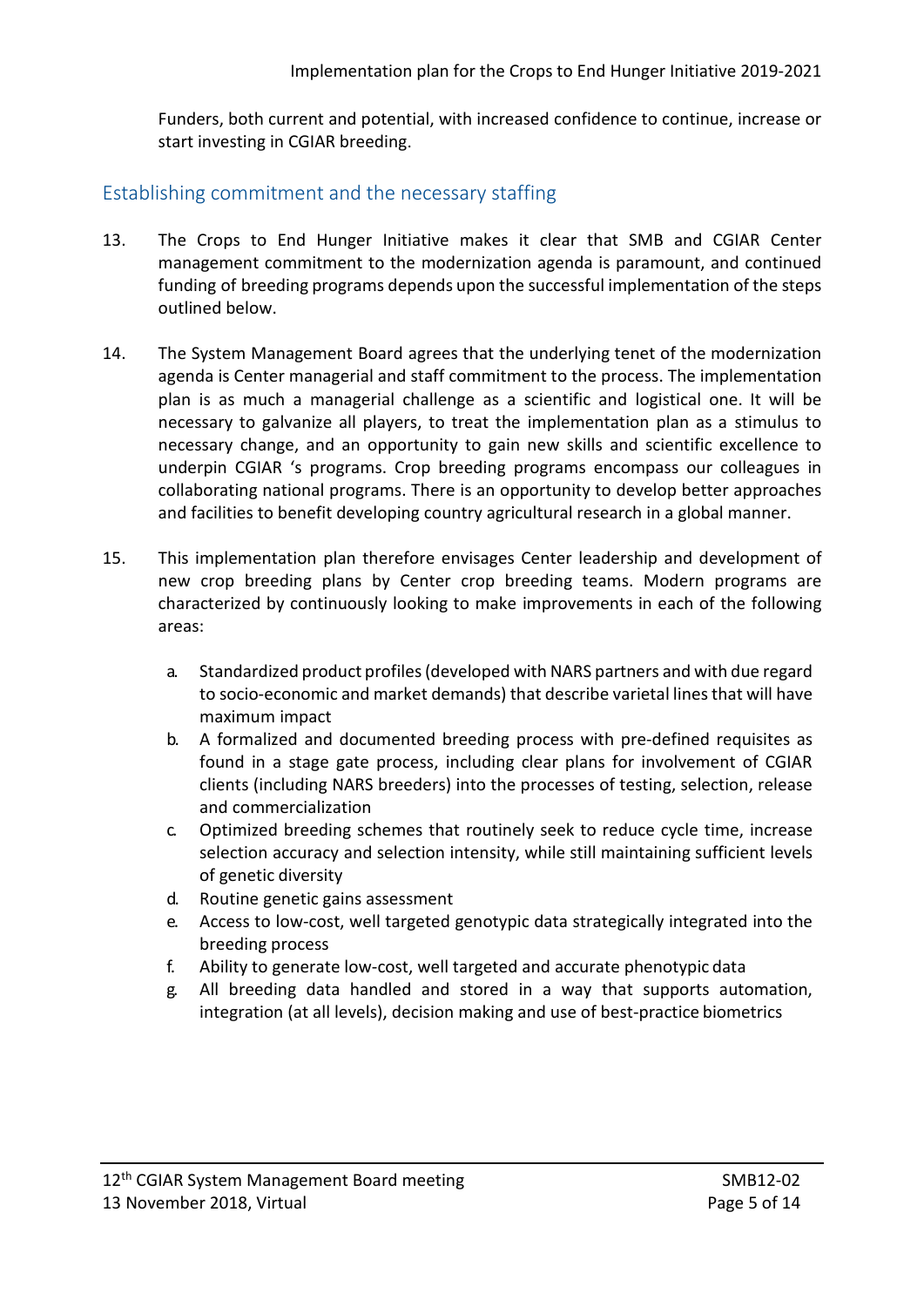- 16. A significant element of modernization can be realized within existing funding envelopes and may even lead to cost efficiencies<sup>[3](#page-5-0)</sup>. However, this is a skills-led process. Costs incurred by the breeding Centers associated with executing the improvement plans are likely to come in the form of personnel in the first instance<sup>4</sup>, then access to services and capital and infrastructure:
	- a. To drive the modernization agenda within a Center from technical, logistical and administrative perspectives and to bridge support from EiB to the programs will likely require a dedicated person, perhaps a **Head of Breeding Modernization**. This person should be technically highly skilled, including experience with modern breeding approaches and also have management skills.
	- b. To drive successful implementation of the improvement plan willrequire a **project manager**
	- c. To develop well informed product profiles and to be the bridge between the market (farmers and end users) and the breeding program may require a **product manager**.
	- d. To ensure optimal breeding schemes are being used and that new technologies are being applied optimally will require **access to quantitative genetics support**. This support will need to apply quantitative genetic principles to a functioning field breeding program considering all biological, logistical and resource constraints. These skills are difficult to attract. The person/people providing this support will need to spend considerable time on site with the breeding program(s) but may not need to be based at the Center.
	- e. To ensure that maximum value is extracted from each data point, **biometrics support** will be required. It is possible that this could be sourced together with quantitative genetics support. As breeding programs evolve to require thesenew positions, other positions within the program should also be critically reviewed. As the program evolves there may not necessarily be an increase in the total number of positions, or, there may even be a reduction.
- 17. More sophisticated **data management systems** will be required, including **IT support**, which will need to be budgeted for.

<span id="page-5-1"></span><span id="page-5-0"></span><sup>&</sup>lt;sup>3</sup> The Initiative focusses very specifically on improving the breeding element of crop improvement programs. Some assessments to date have noted that breeding has been surrounded by other activities which consumed breeding staff time or were of limited or competing value to the development of important new varieties. <sup>4</sup> Leadership and dedicated support in these roles will be required for each breeding program although synergies can be expected to result from Centers responding to the BPAT recommendations where they host more than one crop breeding program and through shared system services.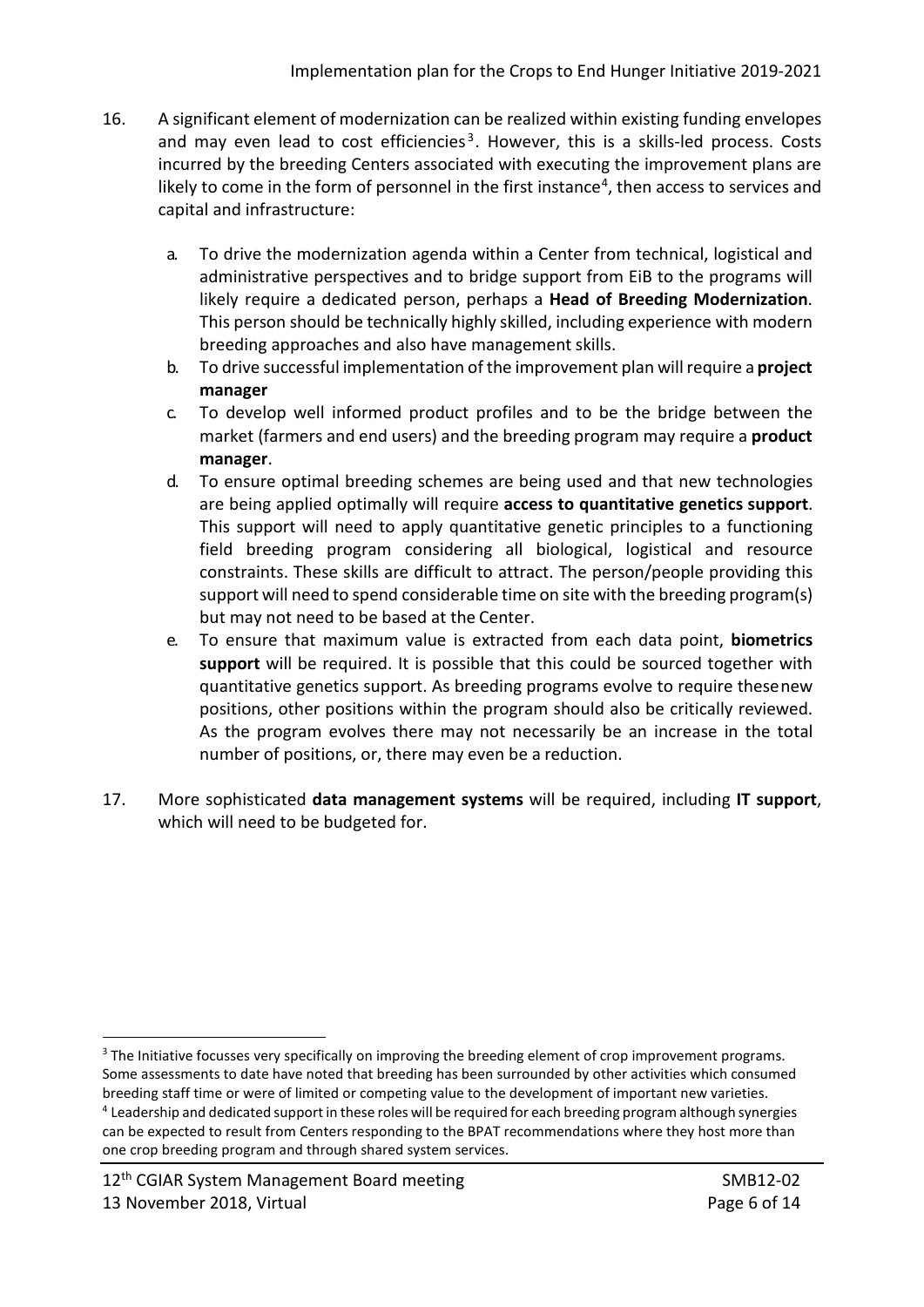#### Overall process to modernize CGIAR breeding programs

18. The first step towards modernization of breeding programs is to identify the gaps - the areas that need to be addressed or improved. The Breeding Program Assessment Tool (BPAT) has been developed for this purpose. The deployment of BPAT has been funded by the Bill & Melinda Gates Foundation (BMGF) and administered by the University of Queensland (UQ) and has now been used to assess the breeding programs at more than half of CGIAR's Centers. The process has involved use of a standard and detailed survey questionnaire about a specific crop breeding program run by a CGIAR Center. The survey is administered by a small team of visiting experts conducting an on-site assessment. This is followed 3-4 months later by a formal written report by the BPAT team which includes recommendations resulting from the assessment. This process has been rolled out across CGIAR starting in early 2016 and is due to be concluded in 2019. A common gap identified from these assessments is that CGIAR breeding Centers need access to tools and services, some of which cannot justifiably be developed for individual Centers or crops but could be developed for common use if shared across the whole of CGIAR. Examples include data management tools and access to low-cost genotyping. To achieve many of the recommendations arising from the BPAT process and fill the identified gaps will require CGIAR breeding Centers to plan the future with access to high-quality technical advice. Hence the Excellence in Breeding Platform (EiB) has been established to provide technical consultancy and access to shared breeding tools and services.

| Center         | Program                           | <b>Status</b> |
|----------------|-----------------------------------|---------------|
| <b>ICRISAT</b> | All except finger millet          | Completed     |
| <b>IITA</b>    | All                               | Completed     |
| <b>CIMMYT</b>  | Spring bread wheat                | Completed     |
| <b>IRRI</b>    | All                               | Completed     |
| <b>CIAT</b>    | Beans, forages                    | Completed     |
| AfricaRice     | All                               | Completed     |
| <b>CIP</b>     | All                               | Complete*     |
| <b>CIAT</b>    | Rice, cassava                     | <b>Nov-18</b> |
| <b>ICARDA</b>  | <b>TBC</b>                        | <b>TBC</b>    |
| <b>CIMMYT</b>  | All maize programs                | <b>Nov-18</b> |
| <b>CIMMYT</b>  | Durum, winter wheat, hybrid wheat | No plans      |

*Table 1: Status of BPAT assessments of CGIAR Center hubs for crop breeding[5](#page-6-0) (as if October 2018)*

\*Center awaiting final report

<span id="page-6-0"></span><sup>5</sup> It should be noted that BPAT assessments have been carried out on CGIAR Centers and a crop by crop assessment conducted for crop breeding programsled by that Center. The BPAT planning cycle will continue until all 20 crops considered by the Breeding Initiative have been included. This may introduce a naturally staggered development of new breeding plans per crop subsequently.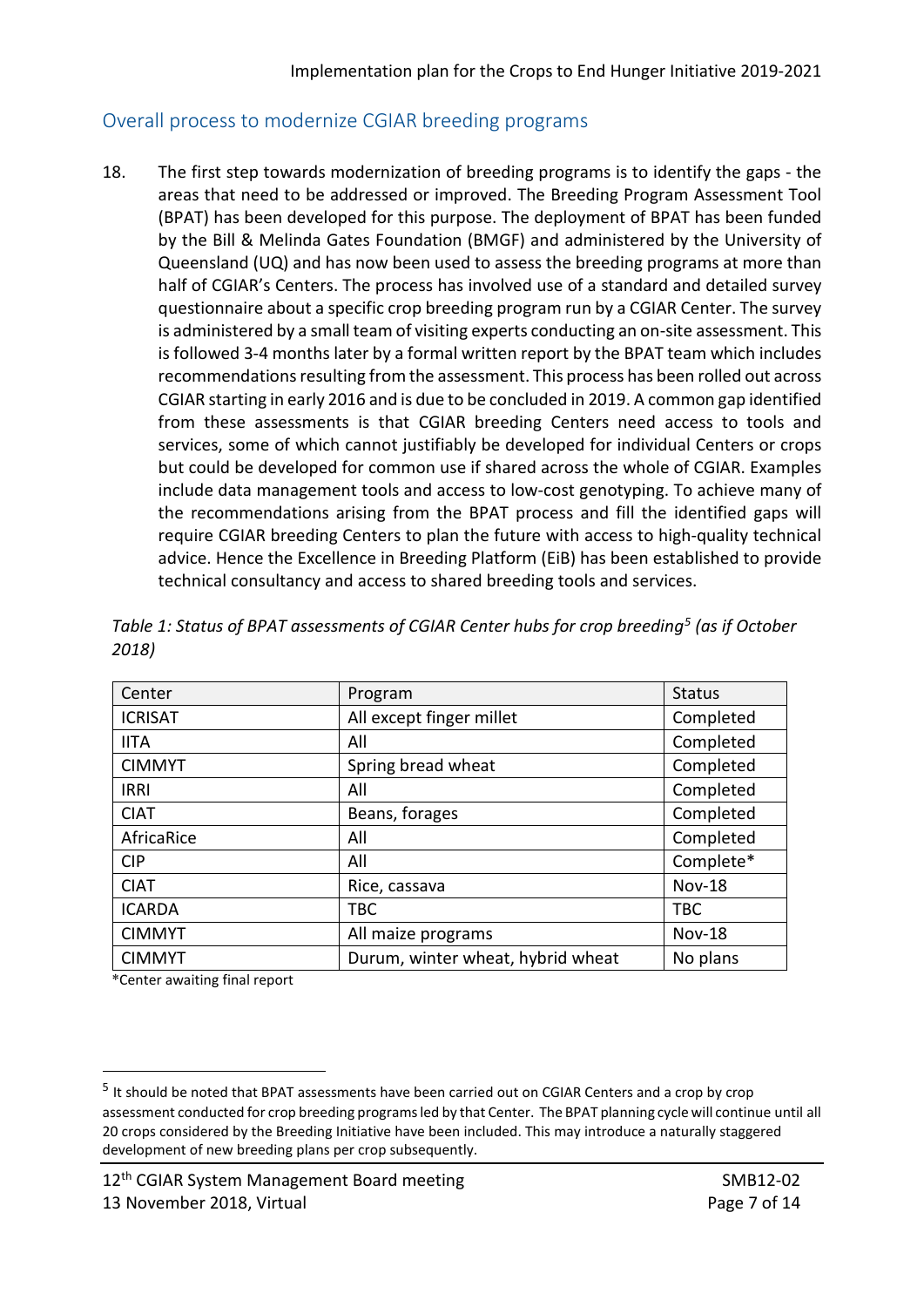19. Only once the diagnosis has been made, a quality plan designed, and the necessary skills engaged, would it be appropriate to upgrade infrastructure, machinery and equipment at breeding hubs and as part of a shared strategy for breeding across all of CGIAR. The Center breeding programs and Center hubs will need to establish the basis collaboratively to attract Funder support on the scale required. As programs take advantage of new tools and technologies this should not require additional resources as the value proposition of adopting new technologies should be such that a higher rate of genetic gain can be achieved for the same level of investment. Reallocation of resources may be required, however. To implement genomic tools may require investment in salaries, marker development or pay for genotyping conducted by an external laboratory. Much can be achieved with current infrastructure but to be truly "modernized" is likely going to require capital investment in infrastructure, machinery and equipment. Examples include machinery for moving towards mechanized processes for trial packing, sowing, harvesting and post-harvest handling, equipment for seed handling, sample tracking, data collection, etc. and infrastructure for rapid generation advance and managed environment facilities (if and when required). Anticipated additional costs arising from modernization in the form of additional staffing, infrastructure and services beyond current levels will be set out in modernization plans.

# Approach to Funding

- 20. On fundraising for the costs of the above, the System Management Board will facilitate a collective engagement with Funders attached to CGIAR's half-yearly System Council meetings to seek additional funding, where required, to support implementation of these costed modernization plans and any additional supporting shared services and infrastructure required.
- 21. Funding for breeding, like other areas of CGIAR's work, is fragmented and suffers from a proliferation of separate projects, leading to a fragmentation of efforts by Centers and leverage by Funders, alongside inefficiencies from multiple reporting and weak core programs.
- 22. The System Management Board therefore urges Funders to provide funding:
	- a. of sufficient volume
	- b. through the pooled funding arrangements of W1 and 2
	- c. on a multi-year basis (even where through W1 and 2)
	- d. coordinated among Funders to reflect collective priorities
	- e. through the agreed CRP and Platform portfolio
- 23. One aspect that will require monitoring is the capacity of the BPAT evaluation teams and EiB itself to maintain the review of breeding hubs and support functions to breeding programs (respectively) according to the schedule outlined in this plan within their current capacity. Should commissioning extra capacity be required to manage the simultaneous modernization of CGIAR breeding programs, these may require future additional funding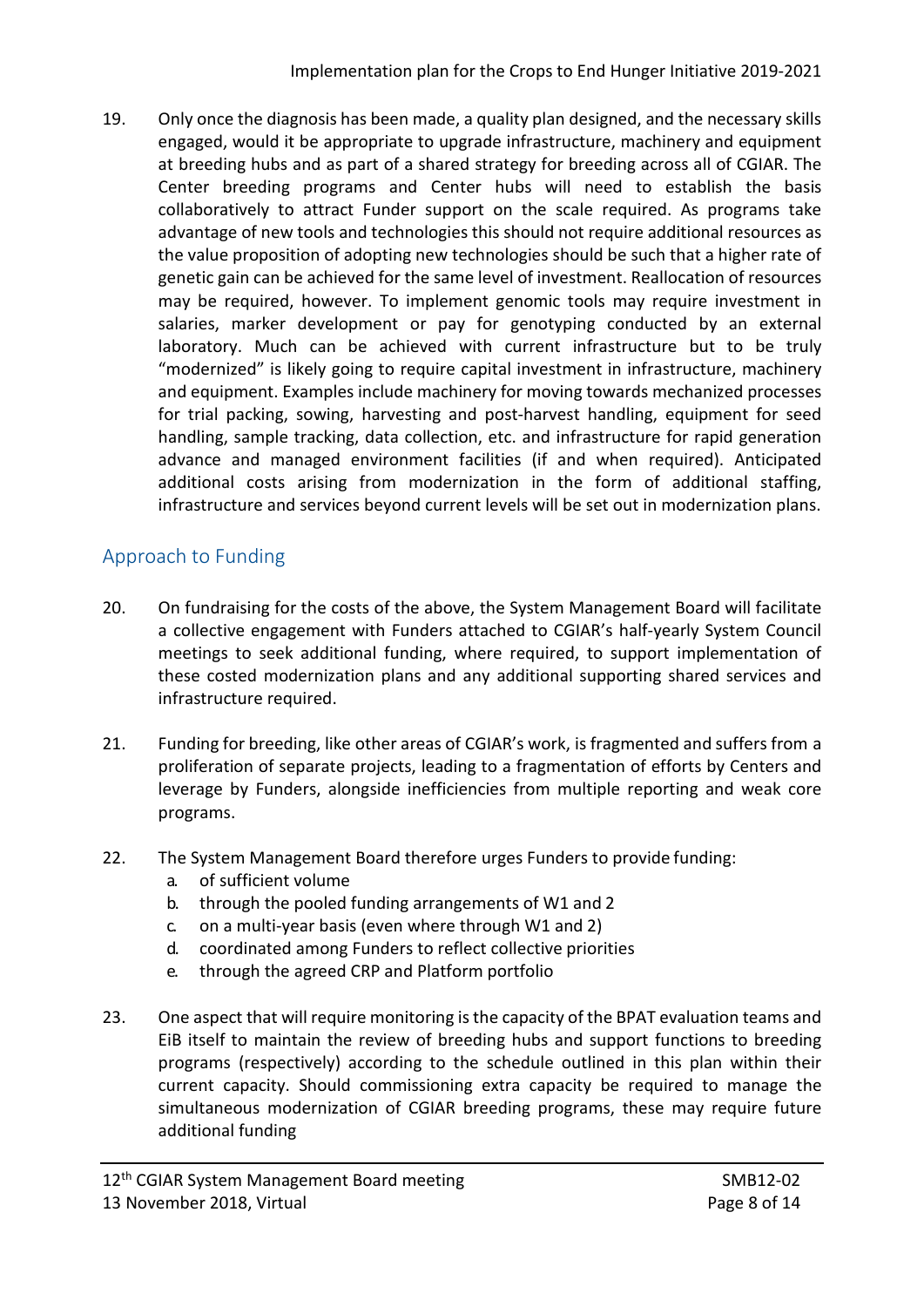### Technical support for breeding plan development

- 24. The EiB Platform is essentially constructed as a shared service to Centers (see Box). Once recommendations from the BPAT assessments have been made, and the EiB team is established together with the communities of practice, plans for responding to these recommendations will need to be developed. These plans will be crop-specific breeding program improvement plans or "improvement plans". One of the roles of EiB is to offer assistance to CGIAR breeding Centers to develop these plans, so that these plans will include recommendations made by both BPAT and EiB. As autonomous Centers, each CGIAR Center will choose how to prioritize these recommendations and will commit to their implementation.
- 25. For each of these improvements the plan will include:
	- a. All action steps required to make each targeted improvement
	- b. For each action step, a deadline by which it will be completed
	- c. For each action step, the person accountable for ensuring the action is completed, the people responsible for making the action happen and the people that need to be informed and consulted
	- d. Methods for monitoring progress towards and completion of each action step.
	- e. Estimated costs or savings (if any) expected to be associated with any particular action
- 26. A schedule for reporting on the implementation of the plan is expected, and that each improvement plan will include the identification of responsibilities for each member of breeding team personnel, senior Center management and the EiB Platform.
- 27. Center senior management (DG and DDG-R) will be accountable<sup>[6](#page-8-0)</sup> for the modernization of breeding programs, both directly to Funders and indirectly via the System Management Board. EiB is responsible for enabling CGIAR Centers to deliver against these plans by providing technical consultancy and access to shared tools and services and for reporting progress against the improvement plans. Shared tools and services (that pre-date EiB but will be supported by EiB going forward) are already being used within CGIAR, for example access to high-quality cheap genotyping through the High Throughput Genotyping Project or access to a Breeding (data) Management System through the Integrated Breeding Platform.
- 28. Across CGIAR there is an opportunity to aggregate demand for breeding services to create economies of scale for driving down per unit prices to access these services, whether they are outsourced or provided from within CGIAR for the whole of CGIAR. EiB is tasked with achieving this wherever possible.

<u>.</u>

<span id="page-8-0"></span><sup>6</sup> This statement does not devalue the role of Center boards but rather identifies Directors General and their program leaders as being operationally responsible for program management.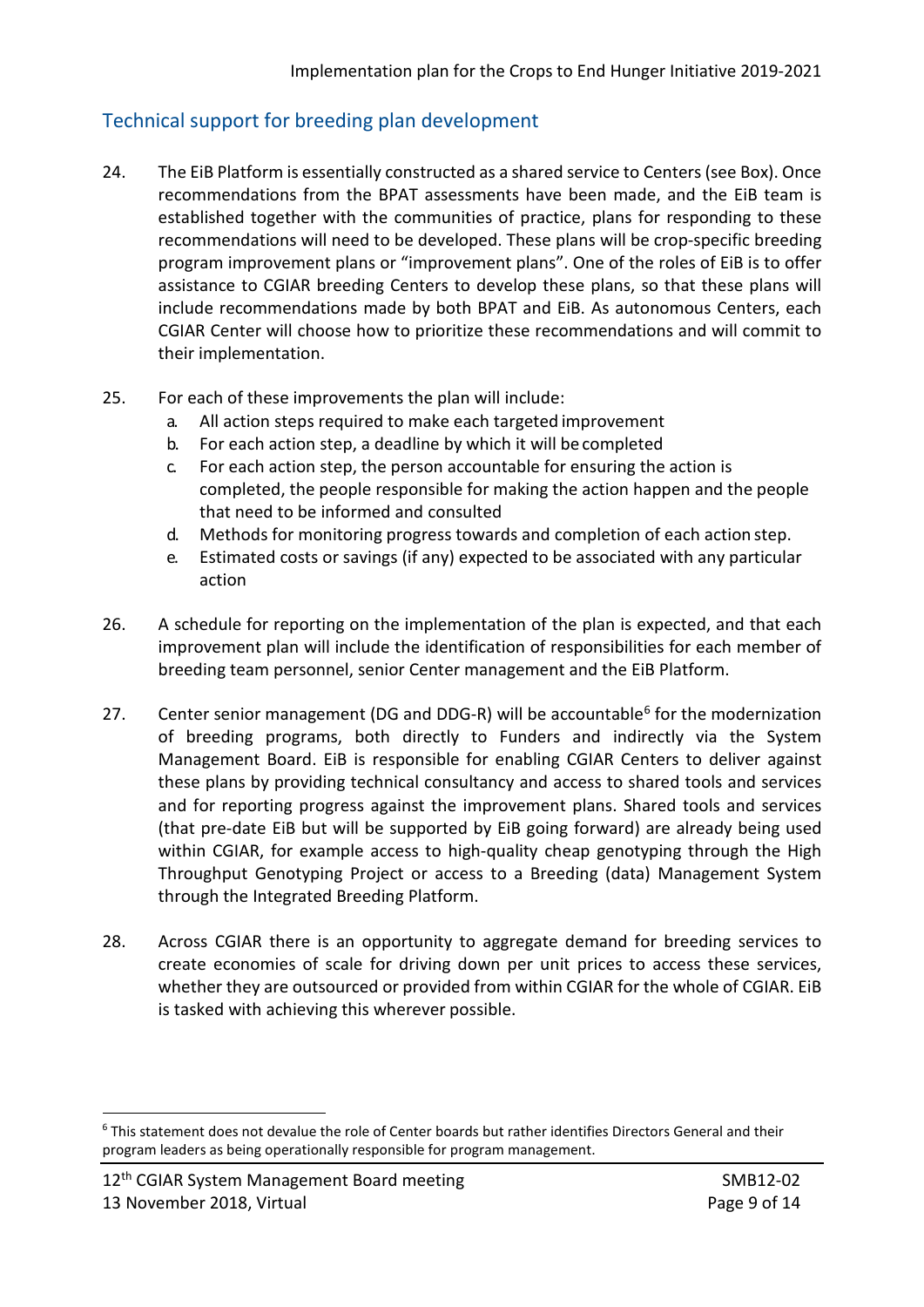- 29. A key early step is for EiB to develop specific tools and templates to facilitate the process of developing the improvement plans. Examples of these might include tools and/or templates for the development of:
	- a. The improvement plan itself
	- b. Market informed product profiles that, for instance, include gender preferences, nutrition and climate resilience and mitigation traits
	- c. A stage gate process for the development of germplasm/varietal lines
	- d. Robust analyses of rates of genetic gains in farmers' fields
	- e. Documented breeding schemes
	- f. Documented use of (including usefulness of) specific molecular tools Documented approaches to and processes for phenotyping
	- g. Breeding use cases and work flows currently supported by data management systems
	- h. Breeding use cases and work flows still needing to be supported by data management systems

#### **Text Box 1: The Excellence in Breeding Platform**

The Excellence in Breeding Platform (EiB) is designed to provide advice and access to services for the breeding programs of the CGIAR. Currently EiB is close to having its team established, at which point it will have an expert in each of the following areas:

- 1. Product design and management to ensure breeding objectives and processes are aligned for maximum scale of impact
- 2. Breeding pipelines, quantitative genetics and biometrics
- 3. Genotyping for breeding purposes including quality control (QC), forward Marker Assisted Selection (MAS) and Genomic Selection (GS)
- 4. Mechanization and automation of breeding process to increase quality and drive down cost of phenotypic data
- 5. Development of data management solutions for breeding

These 5 areas of expertise have been identified in consultation with all the Agri-Food System CGIAR Research Programs to cover the major technical areas of the breeding process. Sources of advice in these areas will be a resource for CGIAR breeding Centers and will simultaneously lead a community of experts contributing to EiB to address issues such as what is current best practice and to develop plans for development of breeding tools and access to services. This community will be sourced from all areas of the broad breeding community globally including from CGIAR, National breeding programs, Advanced Research Institutes (ARIs) (including universities and government research organizations) and the private sector. From these communities, implementation and support networks can be developed. These networks will serve as a resource for the CGIAR community to make tangible advancements toward improved practices.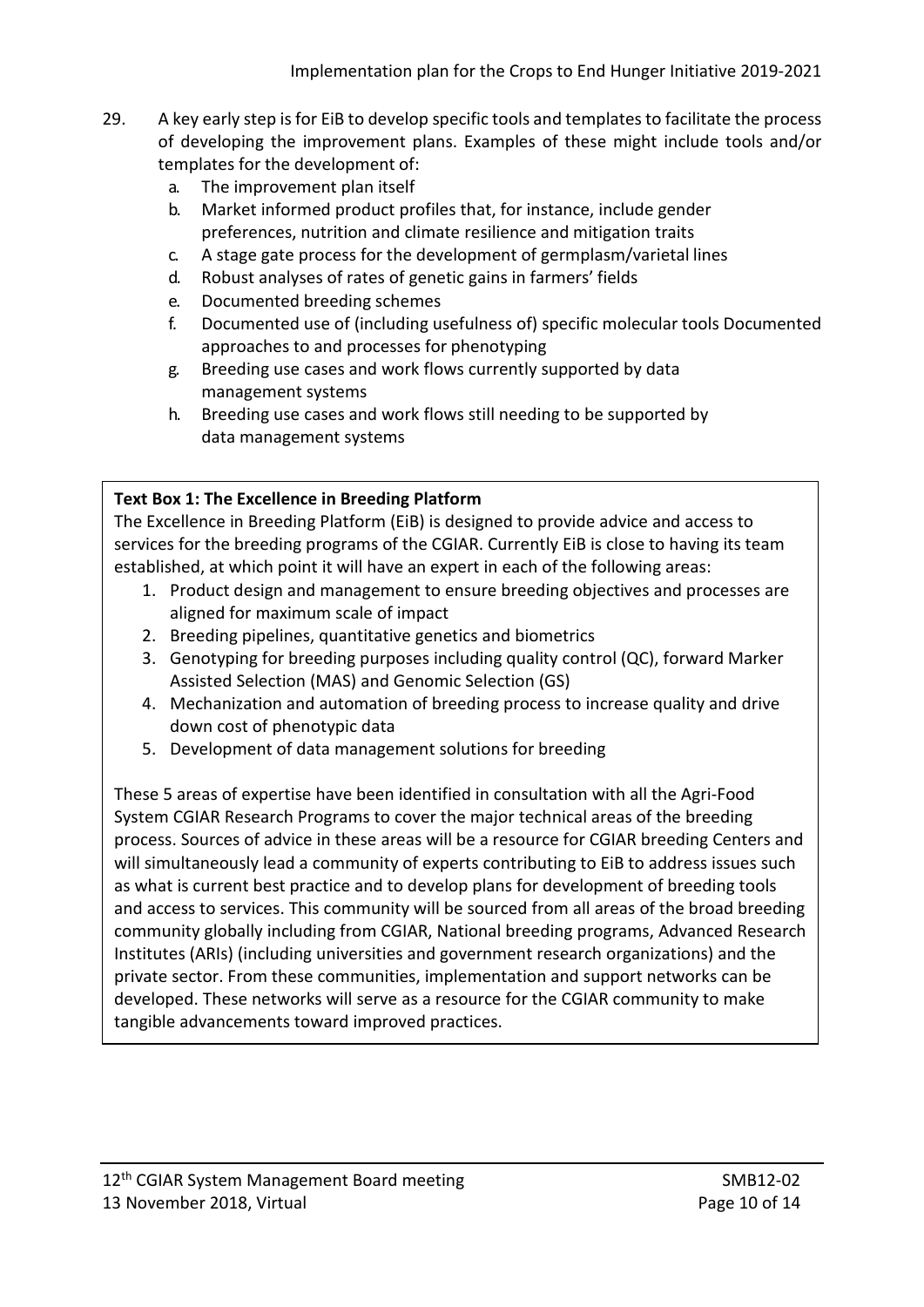- 30. Some of these tools will be required for the development of the improvement plan itself, others will be required for the execution of the improvement plan. As the improvement plans are developed, additional tools and services that will be required to enable the plans to be executed may become apparent. Examples of such tools might include methods for assigning values to specific traits to determine their validity on a product profile, decision support tools for parent selection, cross combinations, hybrid combinations or selections, or, simulation tools to simulate outcomes from alternative breeding schemes.
- 31. CGIAR Centers engaged in the Breeding Initiative will develop a draft improvement plan by 31 March 2019 and a fully comprehensive plan by 30 September 2019<sup>[7](#page-10-0)</sup>. Once the necessary tools and templates are developed, for Centers wishing to utilize EiB to develop these plans, a process for both engagement and the development of the plans must be developed together by the Centers and EiB. The process of engagement is to be worked out and must balance commitment, funding and Center and EiB capacity.
- 32. These improvement plans will become living documents as they should continually be updated (which is why each is a "comprehensive" rather than a "completed" plan). The fluid nature of each plan does not diminish the accountability for any particular action point agreed to in the plan. The improvement plans will include many individual actions, some that could be actioned within weeks or months and others that will be part of a larger more complex outcome that might take up to 2-3 years. Improvements that are to be implemented over a longer timeframe than 2-3 years will be added later as the plan is updated. Plans will need to be formally updated every 6 months according to progress made during the first three years of the Initiative.

# Accountability, Oversight and Monitoring of implementation progress

- 33. Progress against the plans must be monitored and Funders expect some oversight to assess the quality of implementation. The CGIAR breeding modernization agenda has to be Center-led but framed with respect to the effective strategies of the CRPs. Breeding management is managed at the level of crops and Centers (or sometimes groups of Centers). CGIAR's existing governance arrangements and their principle of subsidiarity will apply.
- 34. Key roles are:
	- a. Centers to lead the detailed design and implementation of the Initiative and their modernization plans
	- b. CRPs frame the work that encompasses varietal improvement research towards measurable outcomes
	- c. System Council to assess implementation as reported on in the annual CGIAR Performance Report

<span id="page-10-0"></span><sup>-</sup> $7$  This schedule is proposed for Centers for which a BPAT assessment report is currently available. Others would be expected to join in and develop draft breeding plans for individual crops approximately three months after the delivery date of the relevant BPAT assessment report.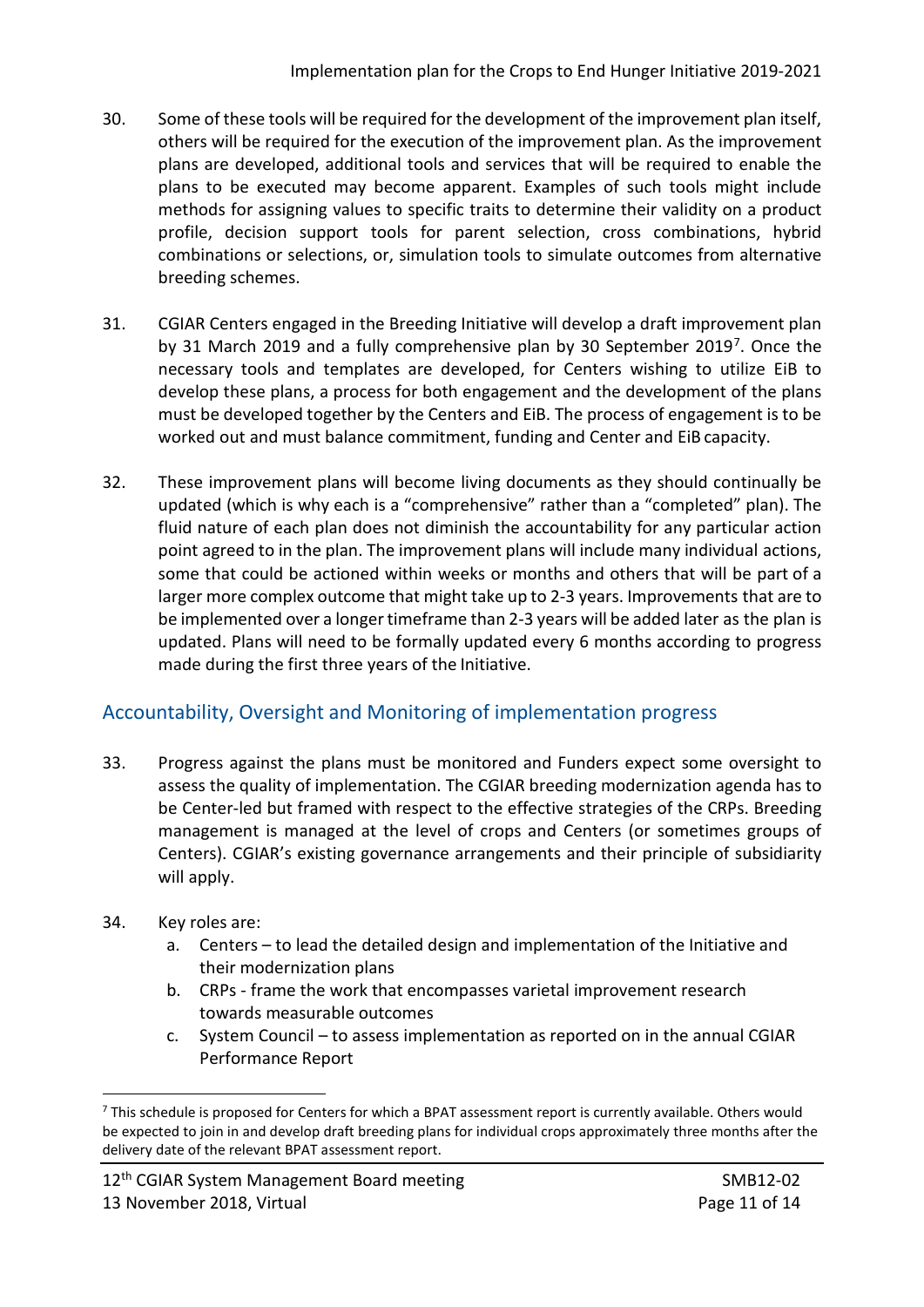- d. SMB leading the overall design and oversight of the implementation plan
- f. Funders to match the implementation plan with appropriative volumes and quality of funding
- g. EiB to support the design and implementation of the plan Key elements will include:
- 35. Key elements will include:
	- a. Each individual breeding program will go through a BPAT process no less frequently than every two-three years<sup>[8](#page-11-0)</sup>. The BPAT was used as the initial mechanism for assessing program quality and capacity and will likely be the best mechanism for routine assessment and for monitoring progress against improvement plans.
	- b. Breeding Centers will report annually on implementation of their modernization plan [to the System Management Office] and this will be featured in a special section of CGIAR's annual performance report and accompanying dashboard.
	- c. In addition,  $9$  the EiB, as part of its Annual Platform report, is the channel for reporting on the modernization agenda (reports provided by Centers to the EiB through its contributor meeting or similar).
	- d. Breeding programs will be assessed by common metrics, namely, extent of genetic gain and rate of varietal turnover in farmers' fields. A key element of the improvement plan for a program will be to implement routine and effective metrics for monitoring the rate of genetic gain expressed in farmers' fields. Rate of varietal turnover will need to be monitored at a system-wide and national level.be
	- e. CRPs will continue to report on planned programmatic outputs and progress towards outcomes from CRP research.
	- f. EiB may be requested additionally by SMB to analyze and verify the reports provided, and where requested provide updates on the implementation of the Breeding Initiative to SMB, SC and Funders.

#### Continuing interaction by EiB

- 36. In addition to working with CGIAR breeding Centers to develop improvement plans, EiB will also be providing technical consultancy and access to shared tools and services. Many of the ways in which EiB is expected to provide this have already been defined as a result of:
	- a. The BPAT reports

<span id="page-11-0"></span><sup>&</sup>lt;sup>8</sup> Two years is preferable; however, this will be influenced by the nature of crops (potentially slightly longer for root and tuber crops versus cereals) and the practical capacity of the BPAT assessment teams for such a rereview schedule – for instance if a full team assessment was anticipated, or re-reviews were conducted by only one member of the former assessment panel.

<span id="page-11-1"></span><sup>9</sup> Recognizing that that some reporting of the process of implementation of breeding modernization per crop and by Center may precede the outcome measure reporting through CRPs. i.e.: progress with the modernization agenda will be measured against the individual, agreed crop breeding improvement plans. Outputs and impacts of breeding programs will be measured subsequently.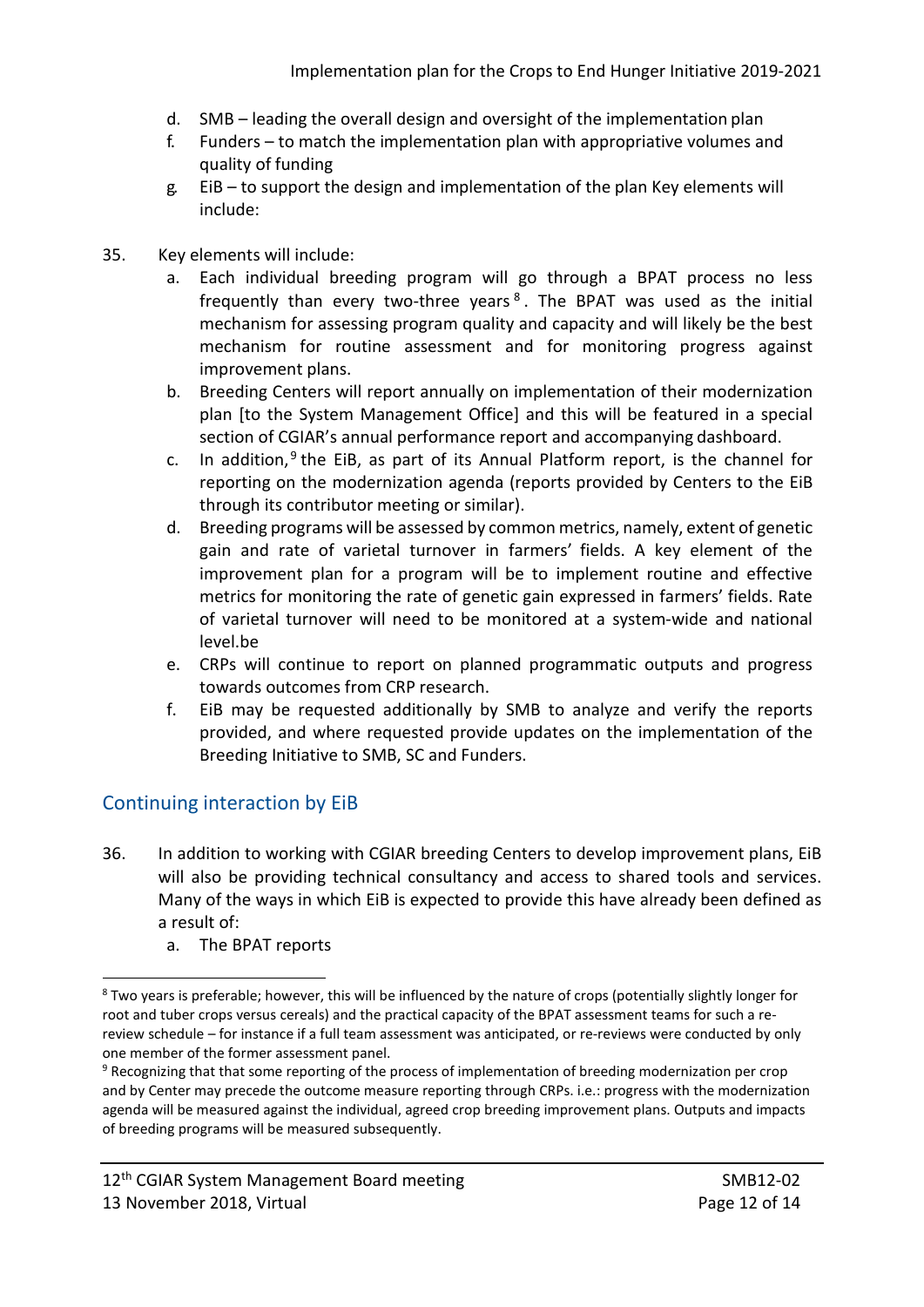- b. Surveys sent out by EiB
- c. Feedback from CGIAR breeding teams and Centers via the annual EiB Contributors Meeting
- d. Engaging with CGIAR breeding teams and management during EiB visits to CGIAR **Centers**
- 37. EiB's engagement strategy for assisting programs to develop improvement plans will be different from its strategy for providing technical advice or access to tools and services. Therefore, the priority and urgency with which EiB allocates resources to assisting with the development of improvement plans should be clearly defined by the Funders and senior management of the CGIAR breeding Centers.

#### A philosophy of critical and sharing of services

- 38. A risk of a Center-by-Center process is that opportunities to invest in shared facilities and services are missed, even if these would be better value for money. Hence a key first step in this plan will be a request from the SMB to EiB to facilitate a discussion among breeding Centers to identify the scope for such shared activities, where it makes sense to have these.
- 39. [This will be undertaken in Q1 2019 for submission to the SMB meeting in April 2019].

### 3-year Sequencing of Actions

- a. CGIAR breeding programs assessed with the BPAT (immediately, as per schedule in Table 1)
- b. Draft Implementation Plan considered by DGs, breeding leads and the SMB in October
- c. Implementation Plan revised with stakeholder inputs, discussed with Funders at SC7 Seattle USA in November, and presented to the SMB for endorsement (this meeting)
- d. Breeding Initiative formally announced and commences January 2019
- e. CGIAR breeding Centers develop draft crop improvement plans (immediately)
- f. SMB request to EiB to identify emerging need for shared services (early 2019 for April 2019 review)
- g. EiB completes putting team together (by April 2019)
- h. EiB develops tools to assist development and execution of improvement plan (ongoing but significant progress by end of 2018)
- i. EiB assists CGIAR Centers wanting assistance to develop an improvement plan (immediately)
- j. CGIAR breeding Centers complete draft improvement plans (no later than by March 2019)
- k. CGIAR breeding Centers complete comprehensive improvement plans (no later than by September 2019